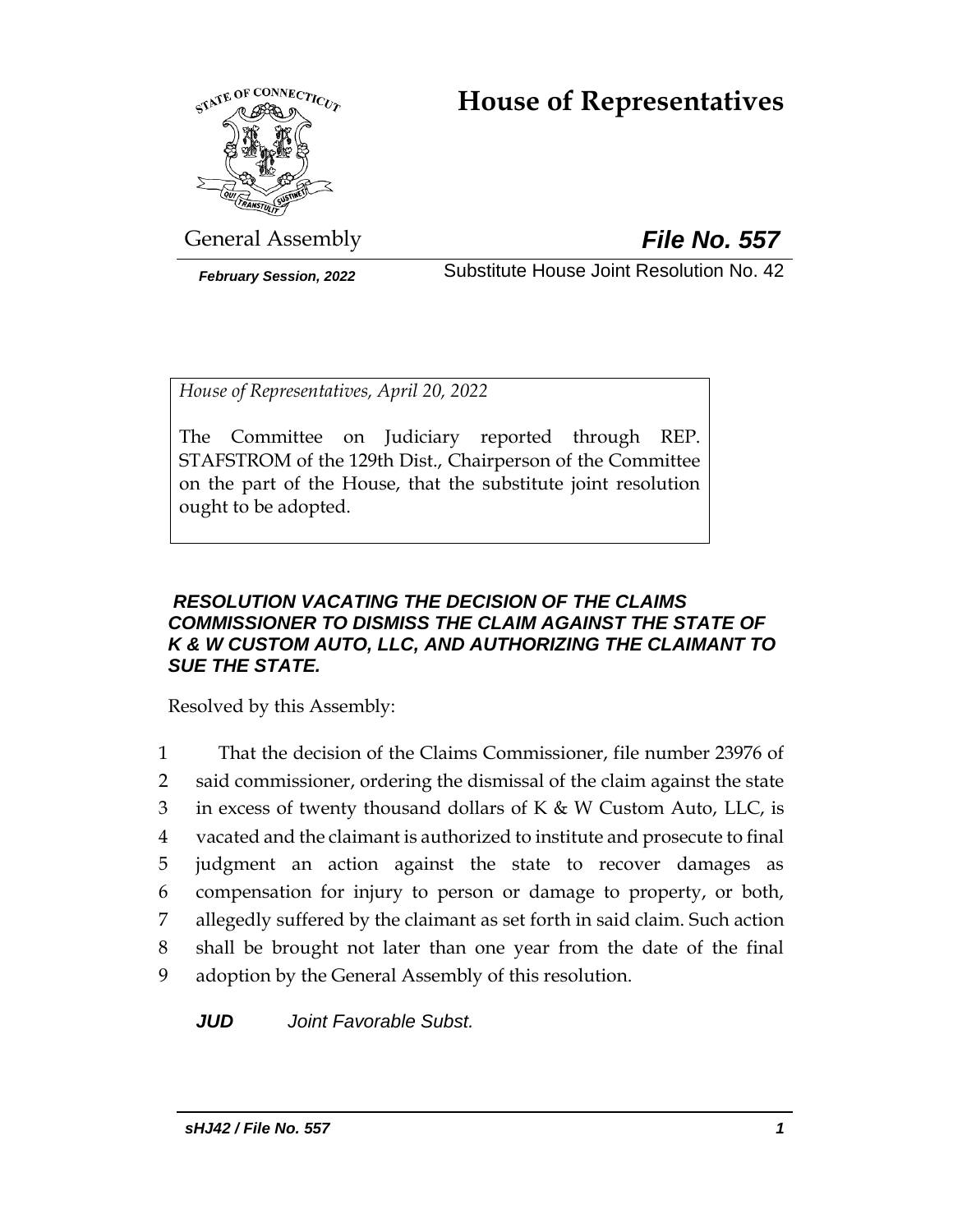*The following Fiscal Impact Statement and Bill Analysis are prepared for the benefit of the members of the General Assembly, solely for purposes of information, summarization and explanation and do not represent the intent of the General Assembly or either chamber thereof for any purpose. In general, fiscal impacts are based upon a variety of informational sources, including the analyst's professional knowledge. Whenever applicable, agency data is consulted as part of the analysis, however final products do not necessarily reflect an assessment from any specific department.*

## *OFA Fiscal Note*

#### *State Impact:*

| <b>Agency Affected</b>    | <b>Fund-Effect</b> | FY 23 \$  | FY 24 \$  |
|---------------------------|--------------------|-----------|-----------|
| Comptroller - Adjudicated | GF - Potential     | See Below | See Below |
| Claims Account            | Cost               |           |           |
|                           |                    |           |           |

Note: GF=General Fund

#### *Municipal Impact:* None

#### *Explanation*

The resolution allows the claimant,  $K \& W$  Custom Auto, LLC, to sue the state to recover damages as compensation for personal injury and/or property damage allegedly suffered totaling \$20,000 or more as set forth in said claim. Payout on the claim, were it to occur, would be made from the Comptroller's Adjudicated Claims account. The total cost to the state cannot be determined as the outcome of this future lawsuit is unknown.

### *The Out Years*

Based on the timing of when the claim is potentially awarded and since it would be one-time in nature there would be no out year fiscal impact.